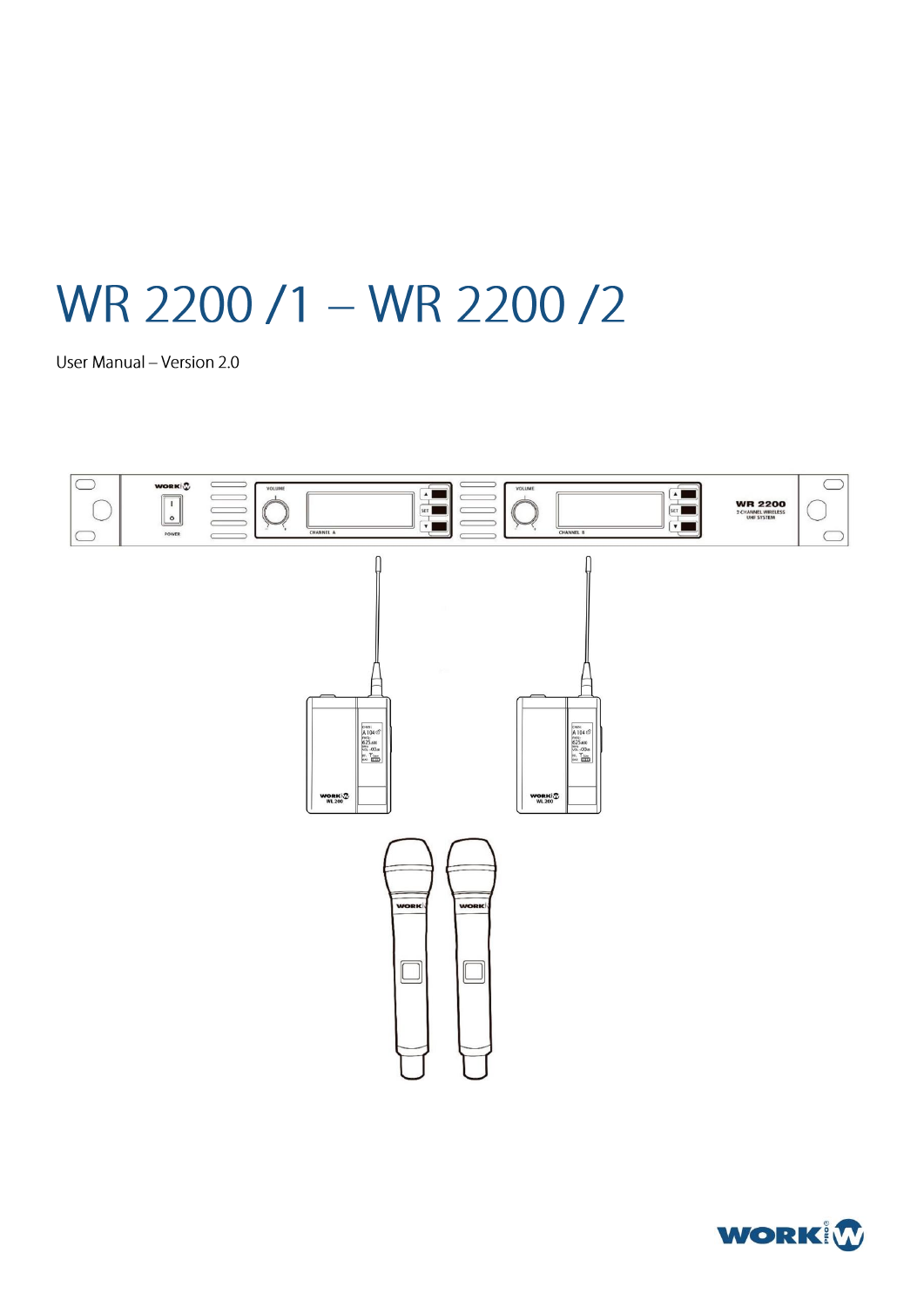

# SAFETY INSTRUCTIONS

- 1. Read the instructions of this manual.
- 2. Keep these instructions in a safe place.
- 3. Heed all warnings.
- 4. Follow all instructions.
- 5. Please, respect your country safety regulations.

6. Don't use this device close to the water or high humidity places. Clean only with dry cloth.

7. Don't install near any heat sources such as radiators, heat registers, stoves, or other apparatus (including amplifiers) that produce heat. Make certain that the equipment is always installed so that is cooled and can't overheat.

8. Only use attachments/accessories specified by the manufacturer.

9. Protect the power cord from being walked on or pinched, particularly at plugs, convenience receptacles, and the point where they exit from the apparatus.

10. Unplug this device during lightning storms or when unused for long periods of time.

11. The technical service is required when the device has been damaged in any way, such as power supply cord or plug, liquid has been spilled or objects have fallen into the device, doesn't operate normally or has been dropped.

12. To completely disconnect this apparatus from the AC mains, disconnect the power supply cord plug from the AC receptacle.

13. The mains plug of the power supply cord shall remain readily operable.

14. WARNING – to reduce the risk of fire or electric shock, don't expose this device to rain or humidity.

15. Don't expose this equipment to dripping or splashing and ensure that no objects filled with liquids, such as vases, are placed near the equipment.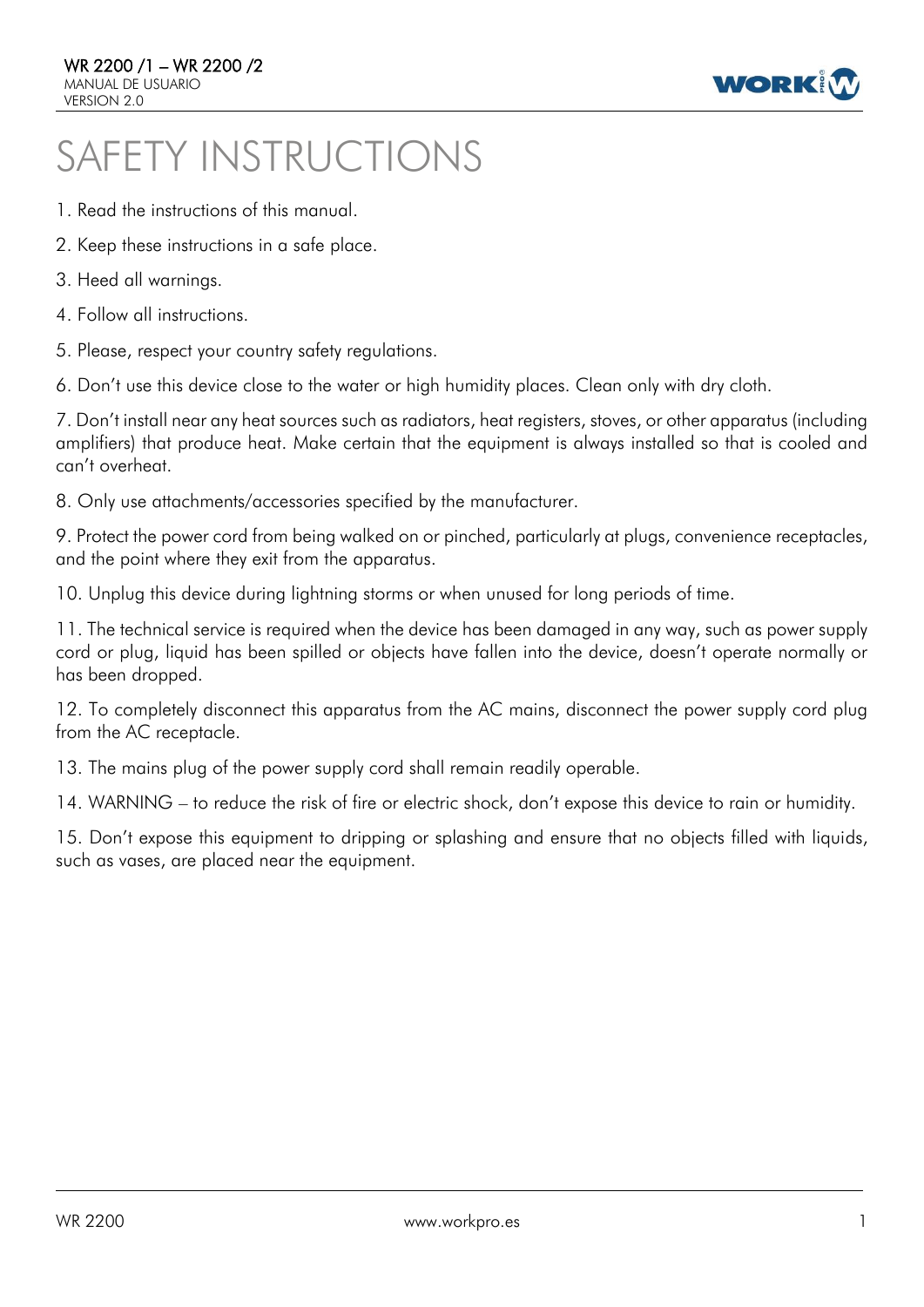

# VERVIEW

WR 2200 is a professional Diversity 2-channel wireless system in UHF band. Its PLL system allows a great signal stability, making it very suitable for live appliances, touring or even conference rooms.

The receiver offers up to 200 different channels (according to the bandwidth). The synchronism is easy, it is only necessary to press the scan button in the receiver and both elements (receiver and microphones) will pair through IR.

The LCD on the receiver displays all the information needed: frequency, AF, RF and output gain level. With the buttons on the front side, it is possible to manually adjust the frequency, the tone squelch and to scan free frequencies.

The receiver features balanced output on each channel and unbalanced mix for both of them.

The system is sold in 2 different sets:

WR 2200/1: Receiver (WR 2200) + 2 handheld microphones (WM 220).

WR 2200/2: Receiver (WR 2200) + 2 bodypack transmitters + 2 lavalier microphones (WL 200)

## Technical data:

| Frequency band     | UHF true Diversity                                    |
|--------------------|-------------------------------------------------------|
| <b>Bandwidth</b>   | $25$ kHz                                              |
| Frequency response | 20 Hz - 20kHz                                         |
| Stability          | ±0.0005%                                              |
| Sensitivity        | 12dBuV (80dB S/N)                                     |
| S/N Ratio          | >105dB(A)                                             |
| <b>THD</b>         | $< 0.5\%$                                             |
| Dynamic range      | >100dB                                                |
| Max. Audio output  | $-10dBV$                                              |
| Antenna            | BNC connector, 50 $\Omega$                            |
| Main Supply        | 12-18V DC / 1000 mA, external power supply (included) |
| Dimensions (WxHxD) | 483x44x195 mm                                         |
| Weight             | 1.4 Kg                                                |

## RECEIVER (WR 2200)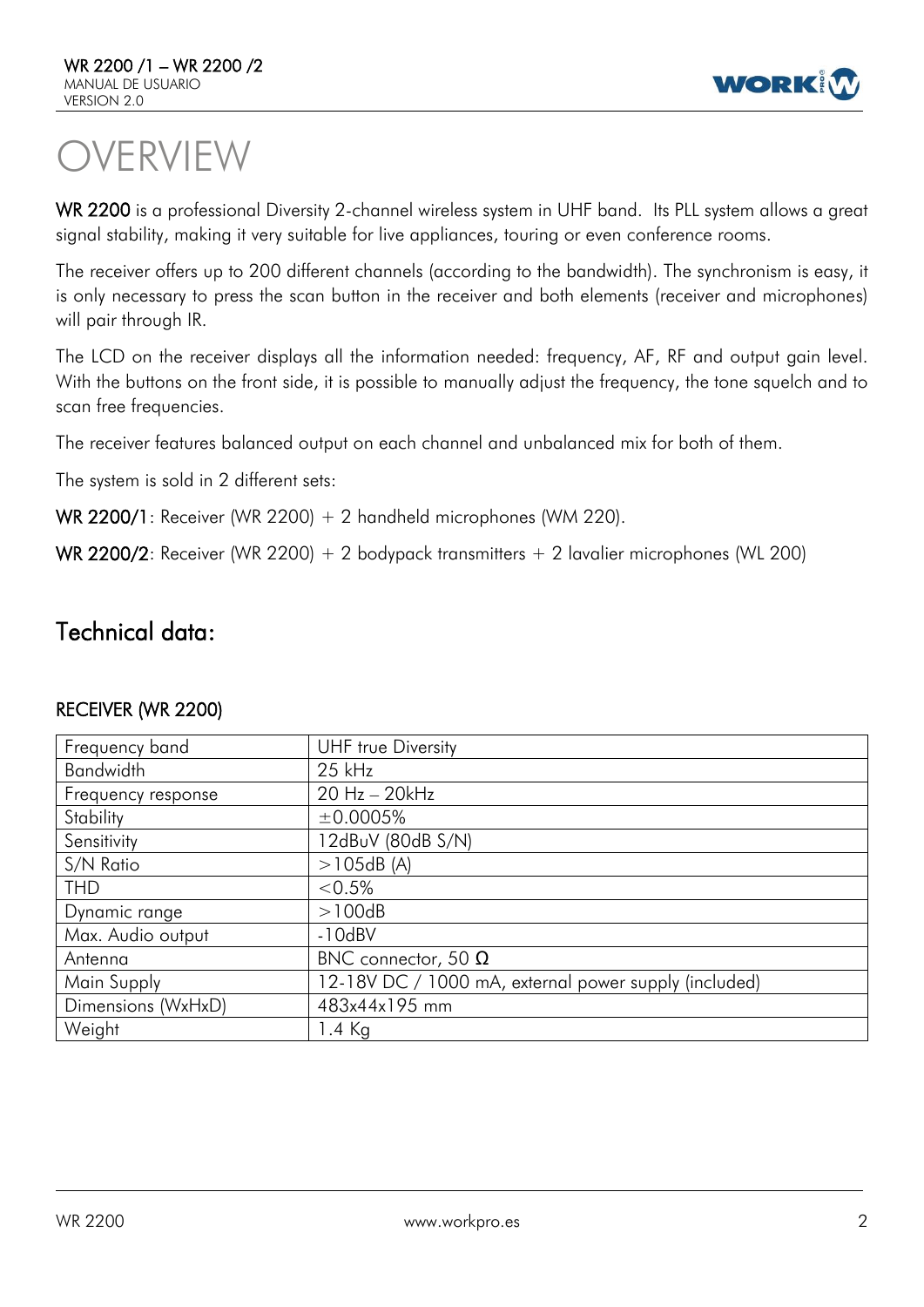

## HANDHELD MICROPHONE (WM 220)

| Type                | Dynamic          |
|---------------------|------------------|
| Polar Pattern       | Cardioid         |
| RF output power     | 30 mW            |
| Spurious emission   | $-60dB$          |
| Maximum deviation   | ±48kHz           |
| S/N Ratio           | >105dB(A)        |
| <b>THD</b>          | $< 0.5\%$        |
| Input voltage       | 1V max           |
| Battery type        | $2x$ 1.5V (AA)   |
| Continuous using    | 8 hours          |
| Dimensions $(Øx L)$ | 55.6 x 255 mm    |
| Weight              | 400 <sub>q</sub> |

## BODYPACK TRANSMITTER (WL 200)

| Type               | Condenser       |
|--------------------|-----------------|
| Polar Pattern      | Cardioid        |
| RF output power    | 30 mW           |
| Spurious emission  | $-60dB$         |
| Maximum deviation  | $±48$ k $Hz$    |
| S/N Ratio          | >105dB(A)       |
| <b>THD</b>         | $< 0.5\%$       |
| Input voltage      | 1V max          |
| Battery type       | $2x$ 1.5V (AA)  |
| Continuous using   | 8 hours         |
| Dimensions (WxHxD) | 64 x 82 x 24 mm |
| Weight             | l 60g           |

#### Features:

- Professional Diversity 2-channel wireless system in UHF band.  $\overline{a}$
- IR synchronism between receiver and microphones.
- LCD display with AF, RF, gain and frequency information.  $\sim$
- Manual adjustment, free frequencies scan and squelch level functions.
- Balanced and mix unbalanced outputs.  $\mathbf{r}$
- 2 different sets:
	- $\circ$  WR 2200/1: Receiver (WR 2200) + 2 handheld microphones (WM 220)
	- o WR 2200/2: Receiver (WR 2200) + 2 bodypack transmitter  $+$  2 lavalier microphone (WL 200)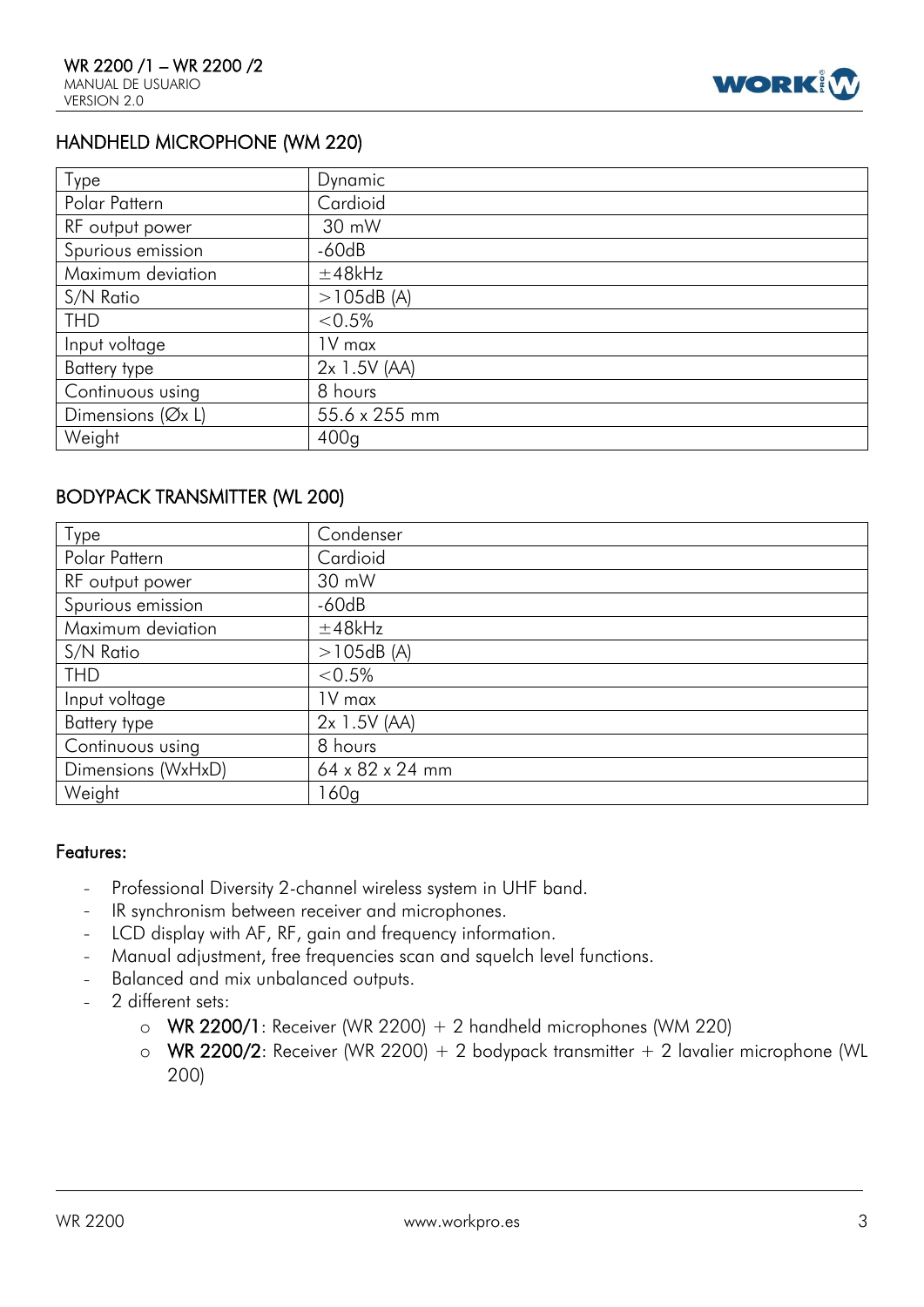

## FUNCTIONS

## **WR 2200 (RECEIVER)**

#### FRONT PANEL



- 1. Power switch
- 2. Volume control for channel A
- 3. LCD display for Channel A
- 4. SET (menu) button for channel A
- 5. UP button and volume + for channel A
- 6. DOWN button and volume for channel A
- 7. Volume control for channel B
- 8. LCD display for Channel B
- 9. SET (menu) button for channel B
- 10.UP button and volume + for channel B
- 11.DOWN button and volume for channel B
- 12.IR port

## REAR PANEL



- 1. BNC type antenna connector for channel B
- 2. Balanced output for Channel B (XLR 3)
- 3. Unbalanced mixed output between A and B channels (Jack 1/4")
- 4. Balanced output for Channel A (XLR 3)
- 5. BNC type antenna connector for channel A
- 6. DC power input (external main supply)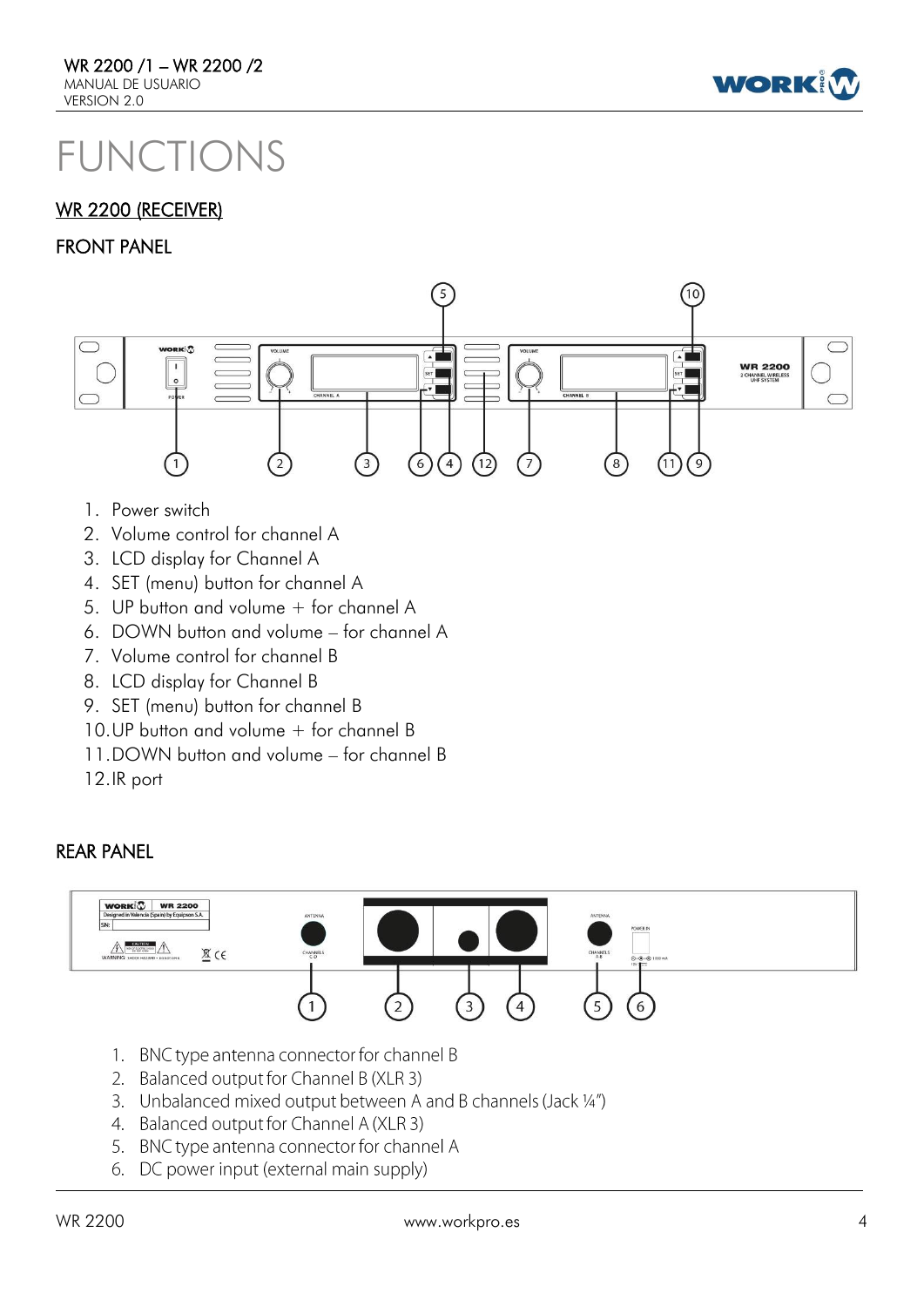

## WM 220 (Handheld microphone)



WL 200 (Bodypack transmitter)



- 1. IR port
- 2. Mic input
- 3. Antenna
- 4. Poweron/off button
- 5. Up button
- 6. Menu/set button
- 7. Down button
- 8. Battery enclosure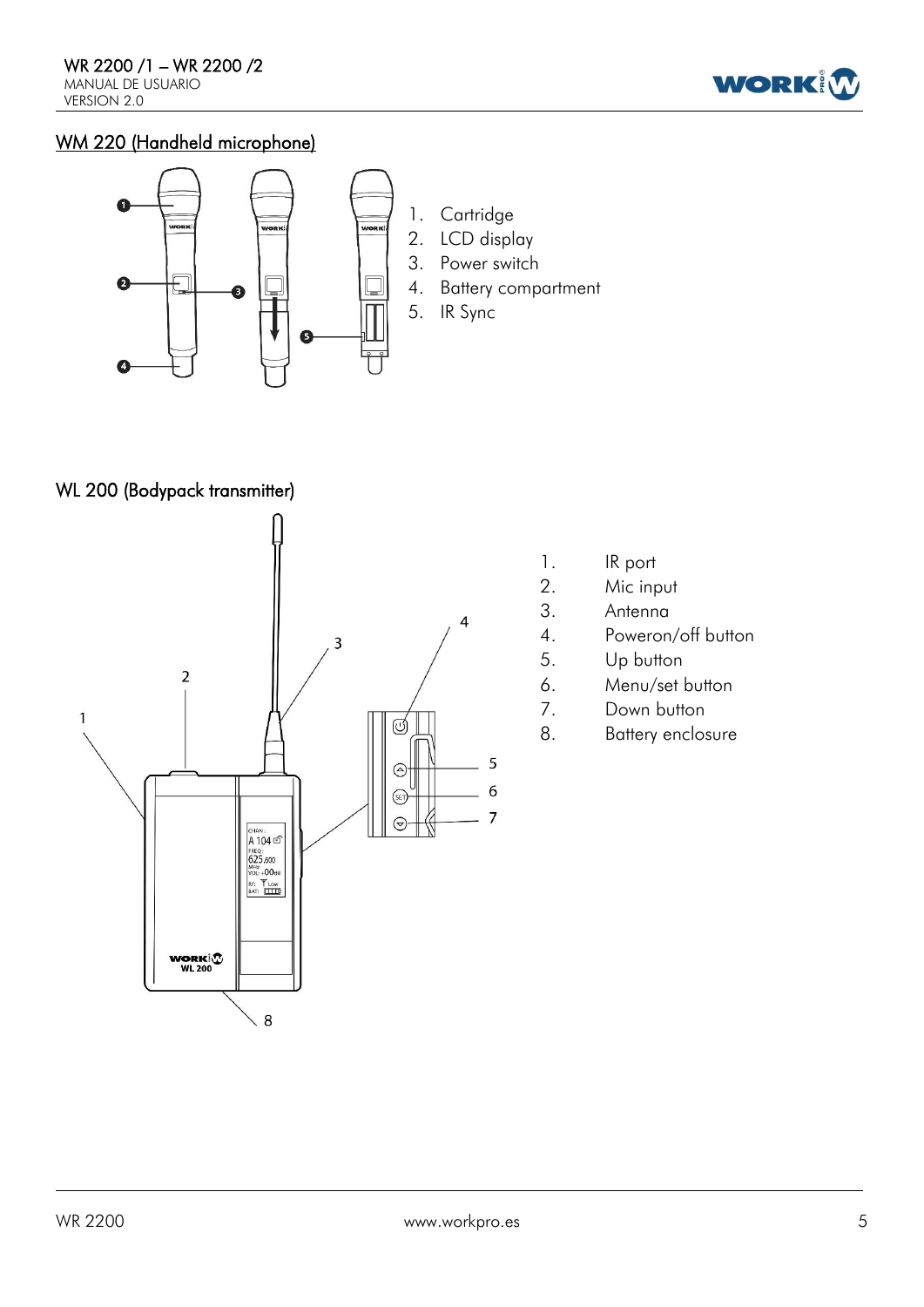# INSTALLATION

## Bodypack transmitter (SETTING)



#### Manual channel and frequency selection

Press SET once, the CHAN: channel number will blink, press the UP or DOWN buttons to change the channel that will affect the frequency showed on the display.

WOR

Manual volume selection

Press SET a second time, the number next to VOL will flash, press the UP or DOWN buttons to change the volume in dB.

Input gain selection

Press SET a third time, the sensitivity value next to the antenna icon will flash, press the UP or DOWN buttons to change the sensitivity value. (LOW or HIGH)

NOTE: Keep in mind that an increase in this gain implies a greater reduction in the battery.

## Blocking

Without selecting any previous parameter, press and hold the UP button and press SET, the lock will be activated showing the lock icon in red on the screen. It cannot do any function except turn on / off. Repeat the same operation to unlock.

## Handheld microphone (SETTING)

Press SET one time, the frequency number blinks, press up or down buttons to change the frequency manually.

## Receiver (SETTING)

IR synchronism

Hold the transmitter (handheld microphone or bodypack) with the IR port pointed toward the receiver's IR port in a distance between 5-20 cm.

Press "SET" button on the receiver one time. The LCD displays  $IA$  on the LCD, wait 4 or 5 seconds, the transmitter will synchronize to the same frequency marked in the receiver.

NOTE: When using multiple systems, synchronization must be done one at a time.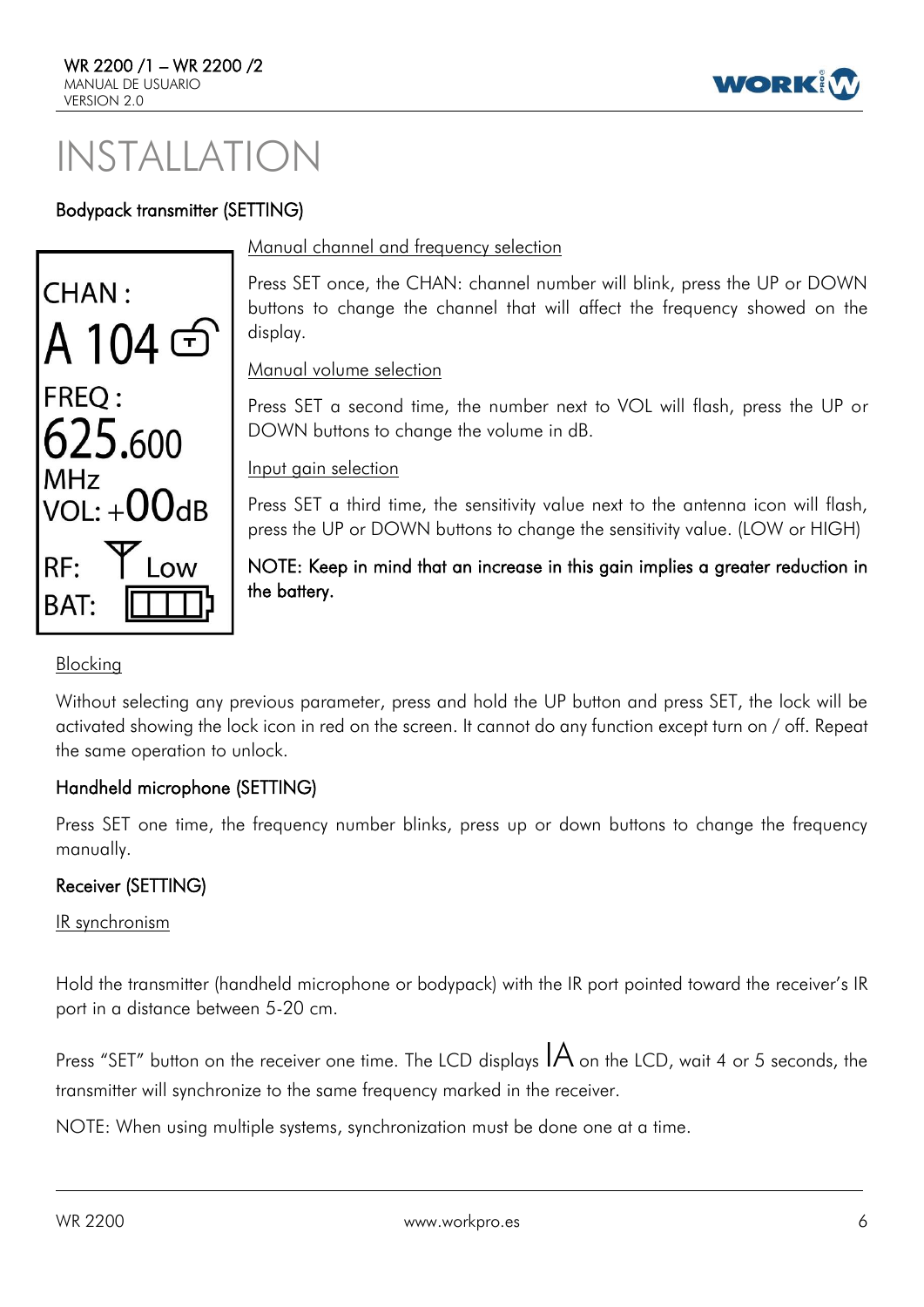

#### Auto channel select



Manual frequency set

| <b>FREQUENCY MHZ:</b>                                   | ℁                                       | 100 | u٧<br>1000 |
|---------------------------------------------------------|-----------------------------------------|-----|------------|
|                                                         | 100<br>80<br>60<br>50<br>40<br>40<br>20 | 50  | 300        |
|                                                         |                                         | 25  | 100        |
|                                                         |                                         | 10  | 30         |
| PILOT<br>$\mathcal{L}_{\mathcal{L}_{\mathcal{L}}}$<br>i |                                         | 3   | 10         |
| <b>MUTE</b>                                             | <b>BATT</b>                             | DEV |            |

Press SET two times. The dot 1 will blink. The LCD shows  $SCAN$ . Press UP or DOWN button. The receiver will try to find any free frequency.

Press SET three times. The dot 1 and frequency value will blink. Press UP or DOWN to manually change the frequency.

**Sensitivity** 



Press SET four times. The dot 1 and sensitivity value (2) will blink. Press the UP or DOWN button to change the SQ level from (-68) to (-95).

Lock set



Press and hold DOWN button and press SET, the lock set will be activated showing a "key" symbol in the display. It cannot do any operation except power on/off.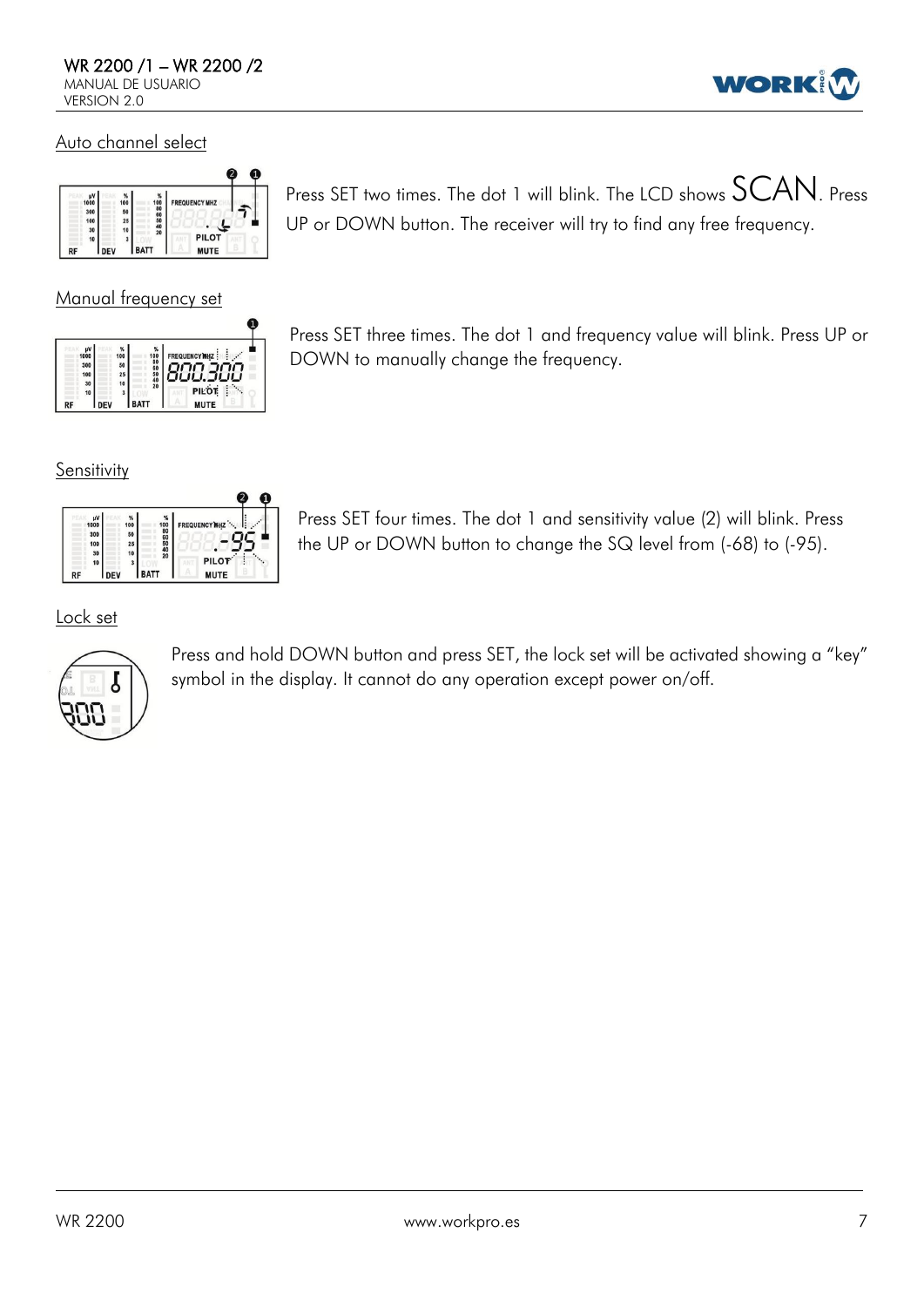

# INDICACIONES DE SEGURIDAD

- 1. Lea las instrucciones de este manual.
- 2. Guarde estas instrucciones en un lugar seguro.
- 3. Respete todas las advertencias.
- 4. Siga todas las instrucciones.
- 5. Por favor, respete las normas de seguridad de su país.
- 6. No utilice este dispositivo cerca del agua o lugares con alta humedad. Límpielo sólo con un paño seco.
- 7. No instale cerca de fuentes de calor como radiadores, calefactores, estufas u otros aparatos (incluyendo amplificadores) que produzcan calor. Asegúrese de que el equipo esté siempre instalado de modo que no pueda sobrecalentarse.
- 8. Utilice únicamente accesorios especificados por el fabricante.
- 9. Proteja el cable de alimentación de no ser pisado o pinzado, especialmente en los enchufes, tomas murales y en el punto donde sale del aparato.
- 10.Desenchufe este dispositivo durante tormentas eléctricas o cuando no se utilice durante largos períodos de tiempo.
- 11.El servicio técnico es necesario cuando el dispositivo ha sido dañado de alguna manera, el cable de alimentación o el enchufe, se ha derramado líquido o han caído objetos en el dispositivo, no funciona normalmente o se ha caído.
- 12.Para desconectar completamente este aparato de la red AC, desconecte el enchufe del cable de alimentación y de la toma mural.
- 13.El enchufe de la red del cable de alimentación debe permanecer fácilmente accesible.
- 14.ADVERTENCIA para reducir el riesgo de incendio o descarga eléctrica, no exponga este dispositivo a la lluvia ni a la humedad.
- 15.No exponga este equipo a salpicaduras y asegúrese de que no haya objetos llenos de líquidos, como jarrones, cerca del equipo.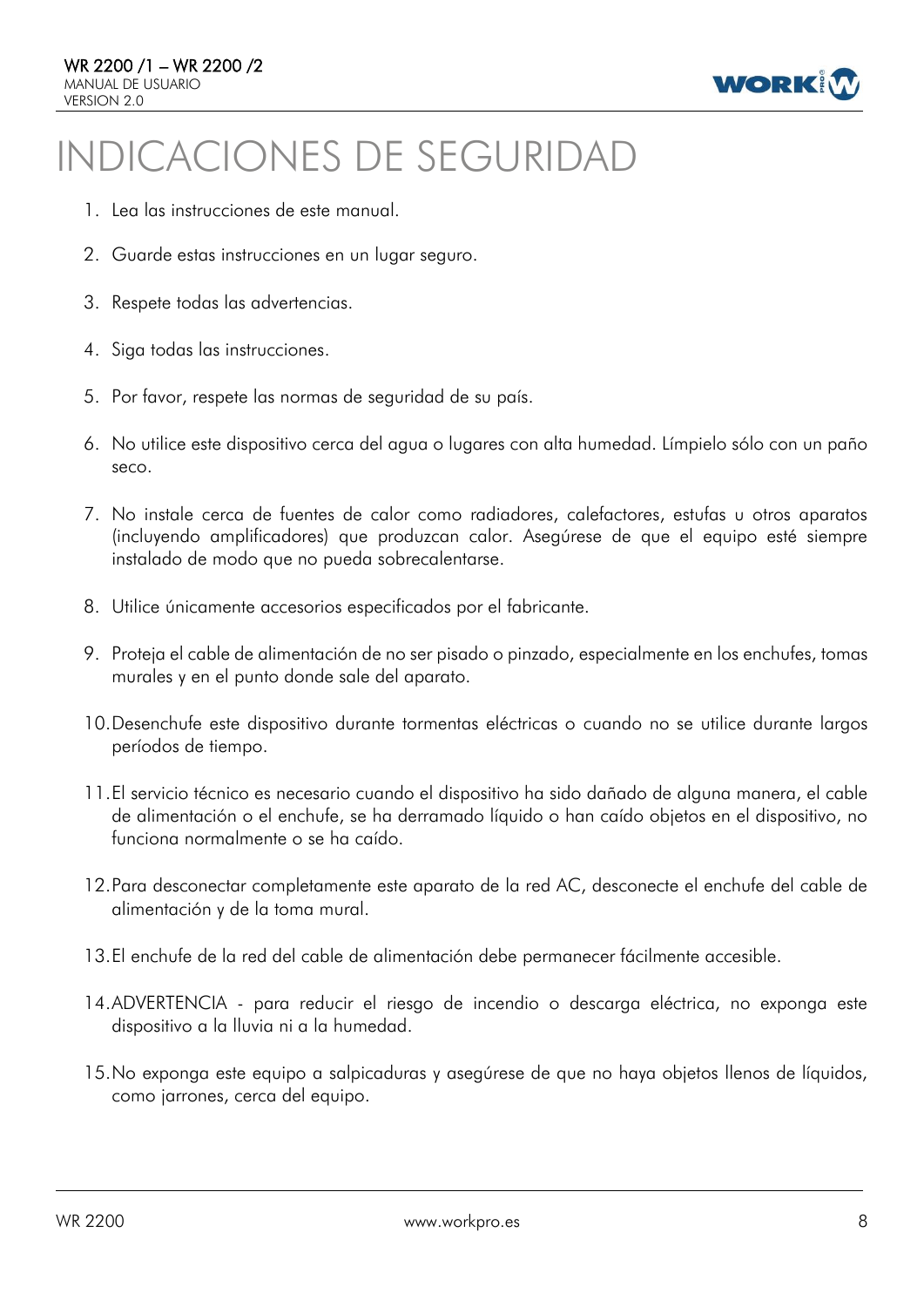

# DESCRIPCIÓN GENERAL

WR 2200 es un sistema inalámbrico profesional Diversity de 2 canales en la banda UHF. Su sistema PLL permite una gran estabilidad de la señal, por lo que es muy adecuado para aplicaciones en vivo, touring o incluso salas de conferencias.

El receptor ofrece hasta 200 canales diferentes (de acuerdo con el ancho de banda). El sincronismo es muy sencillo, solo es necesario presionar el botón de escaneo en el receptor y ambos elementos (receptor y micrófonos) se emparejarán a través de IR.

La pantalla LCD en el receptor muestra toda la información necesaria: frecuencia, AF, RF y nivel de ganancia de salida. Con los botones en la parte frontal es posible ajustar la frecuencia manualmente, silenciar el tono y escanear frecuencias libres.

El receptor incorpora salida balanceada en cada canal y mezcla desbalanceada para ambos canales.

El sistema está disponible en 2 sets diferentes: WR 2200 /1: Receptor (WR 2200) + 2 micrófonos de mano (WM 220) WR 2200 /2: Receptor (WR 2200) + 2 emisores de petaca y 2 micrófonos de solapa (WL 200)

## Datos Técnicos:

## RECEPTOR (WR2200)

| Banda de frecuencia     | <b>UHF</b> true Diversity                            |
|-------------------------|------------------------------------------------------|
| Ancho de banda          | $25$ kHz                                             |
| Respuesta en frecuencia | 20 Hz - 20kHz                                        |
| Estabilidad             | ±0.0005%                                             |
| Sensibilidad            | 12dBuV (80dB S/N)                                    |
| Ratio S/N               | >105dB(A)                                            |
| <b>THD</b>              | $< 0.5\%$                                            |
| Rango dinámico          | >100dB                                               |
| Max. Salida de audio    | $-10dBV$                                             |
| Antena                  | Conector BNC, 50 $\Omega$                            |
| Alimentación            | 12-18V DC / 1000 mA, alimentador externo (incluido)) |
| Dimensiones (AnxAlxPr)  | 483x44x195 mm                                        |
| Peso                    | $1.4$ Kg                                             |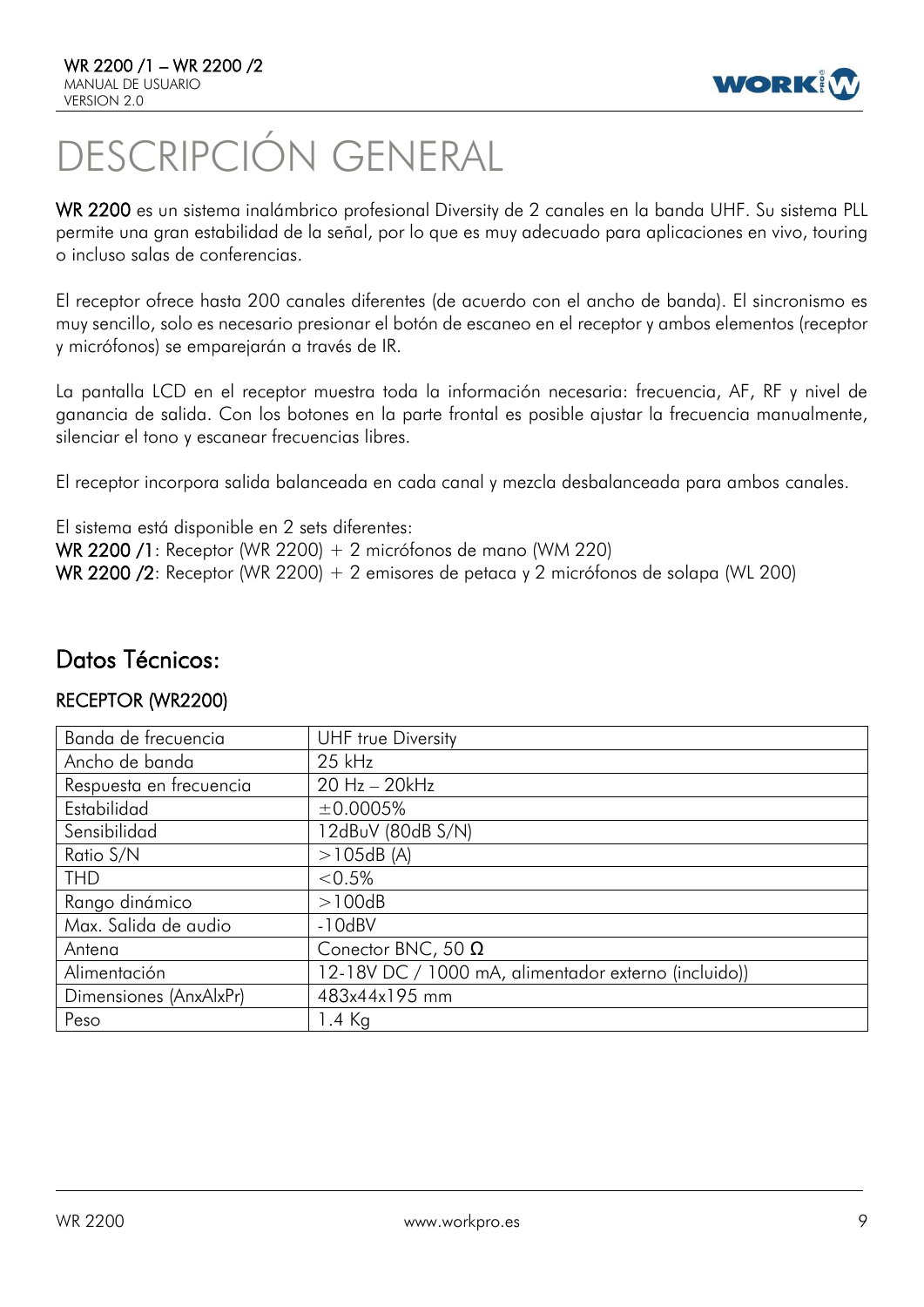

## MICRÓFONO DE MANO (WM 220)

| Tipo                             | Dinámico       |
|----------------------------------|----------------|
| Patrón Polar                     | Cardioide      |
| Potencia de salida RF            | 30 mW          |
| Emisiones espúreas               | $-60dB$        |
| Desviación máxima                | ±48kHz         |
| Relación S/N                     | >105dB(A)      |
| <b>THD</b>                       | $< 0.5\%$      |
| Tensión de entrada               | 1V max         |
| Tipo de pila                     | $2x$ 1.5V (AA) |
| Uso continuo                     | 8 horas        |
| Dimensiones ( $\varnothing$ x L) | 55.6 x 255 mm  |
| Peso                             | 400q           |

## EMISOR DE PETACA (WL 200)

| Tipo                   | Condensador     |
|------------------------|-----------------|
| Patrón Polar           | Cardioide       |
| Potencia de salida RF  | 30 mW           |
| Emisiones espúreas     | $-60dB$         |
| Desviación máxima      | ±48kHz          |
| Relación S/N           | >105dB(A)       |
| <b>THD</b>             | $< 0.5\%$       |
| Tensión de entrada     | 1V max          |
| Tipo de pila           | $2x$ 1.5V (AA)  |
| Uso contínuo           | 8 horas         |
| Dimensiones (AnxAlxPr) | 64 x 82 x 24 mm |
| Peso                   | 60q             |

#### Características:

- Sistema inalámbrico de 2 canales Diversity para la banda UHF.  $\overline{a}$
- Sincronismo por IR entre receptor y micrófonos.
- Pantalla LCD con información de AF, RF, ganancia y frecuencia.  $\equiv$
- Ajuste manual, scaneo de frecuencias libres y nivel squelch.
- Salidas balanceadas y desbalanceada con mezcla de canales.  $\equiv$
- 2 sets diferentes:
	- o WR 2200 /1: Receptor (WR 2200) + 2 micrófonos de mano (WM 220)
	- o WR 2200 /2: Receptor (WR 2200) + 2 emisores de petaca + 2 micros lavalier (WL 200)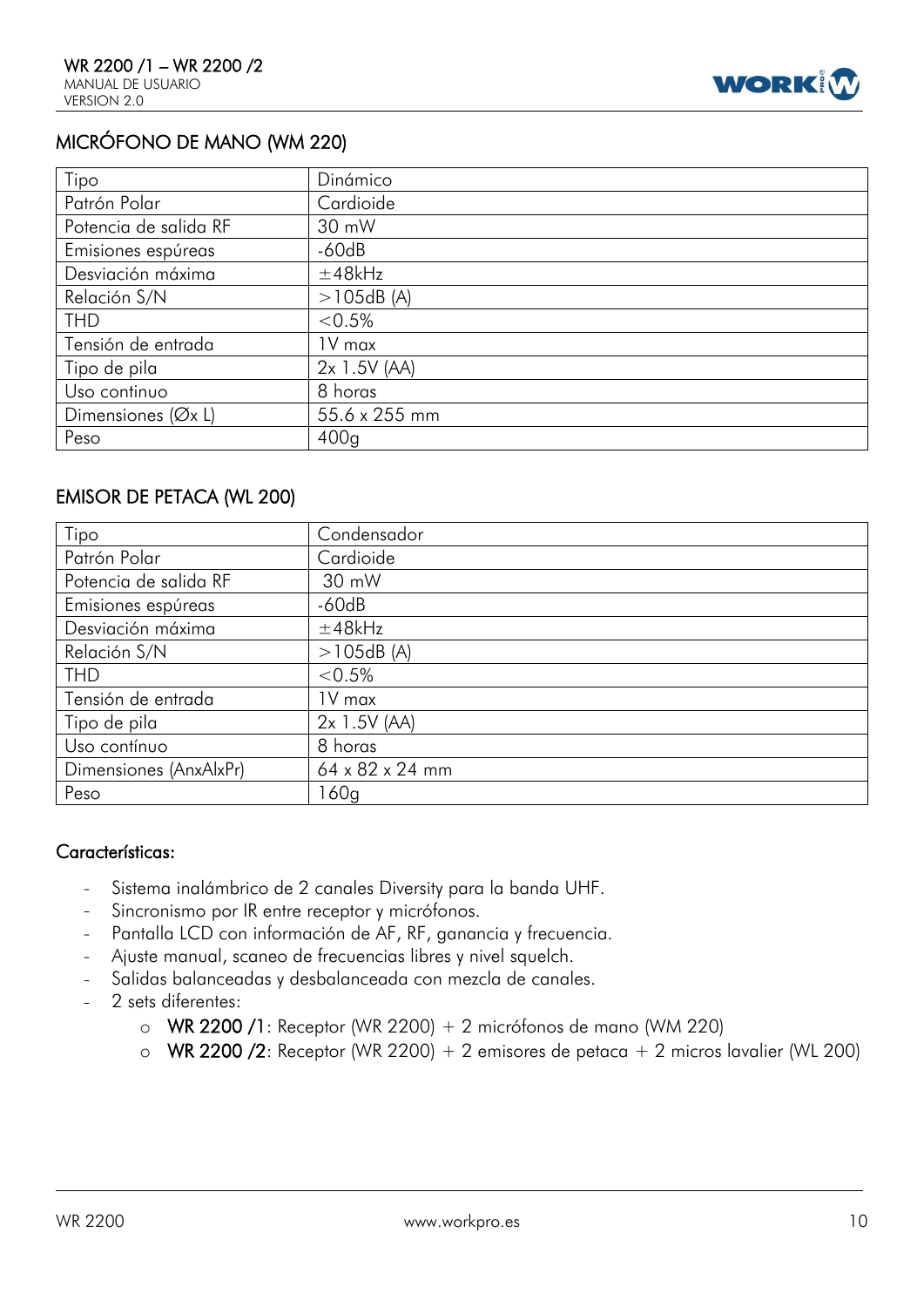

# FUNCIONES

## WR 2200 (RECEPTOR)

#### PANEL FRONTAL



- 1. Interruptor de encendido
- 2. Control de volume para canal A
- 3. Pantalla LCD para canal A
- 4. Botón SET (menu) para canal A
- 5. Botón UP y volumen + para canal A
- 6. Botón DOWN y volumen para canal A
- 7. Control de volumen para canal B
- 8. Pantalla LCD para canal B
- 9. Botón SET (menu) para canal B
- 10.Botón UP y volumen + para canal B
- 11.Botón DOWN y volumen para canal B
- 12.Puerto IR

## PANEL TRASERO



- 1. Conector BNC para antena de canal B
- 2. Salida balanceada del canal B (XLR 3)
- 3. Salida desbalanceada mezcla canales A y B (Jack ¼")
- 4. Salida balanceada del canal A (XLR 3)
- 5. Conector BNC para antena de canal A
- Toma de alimentación DC (alimentador externo)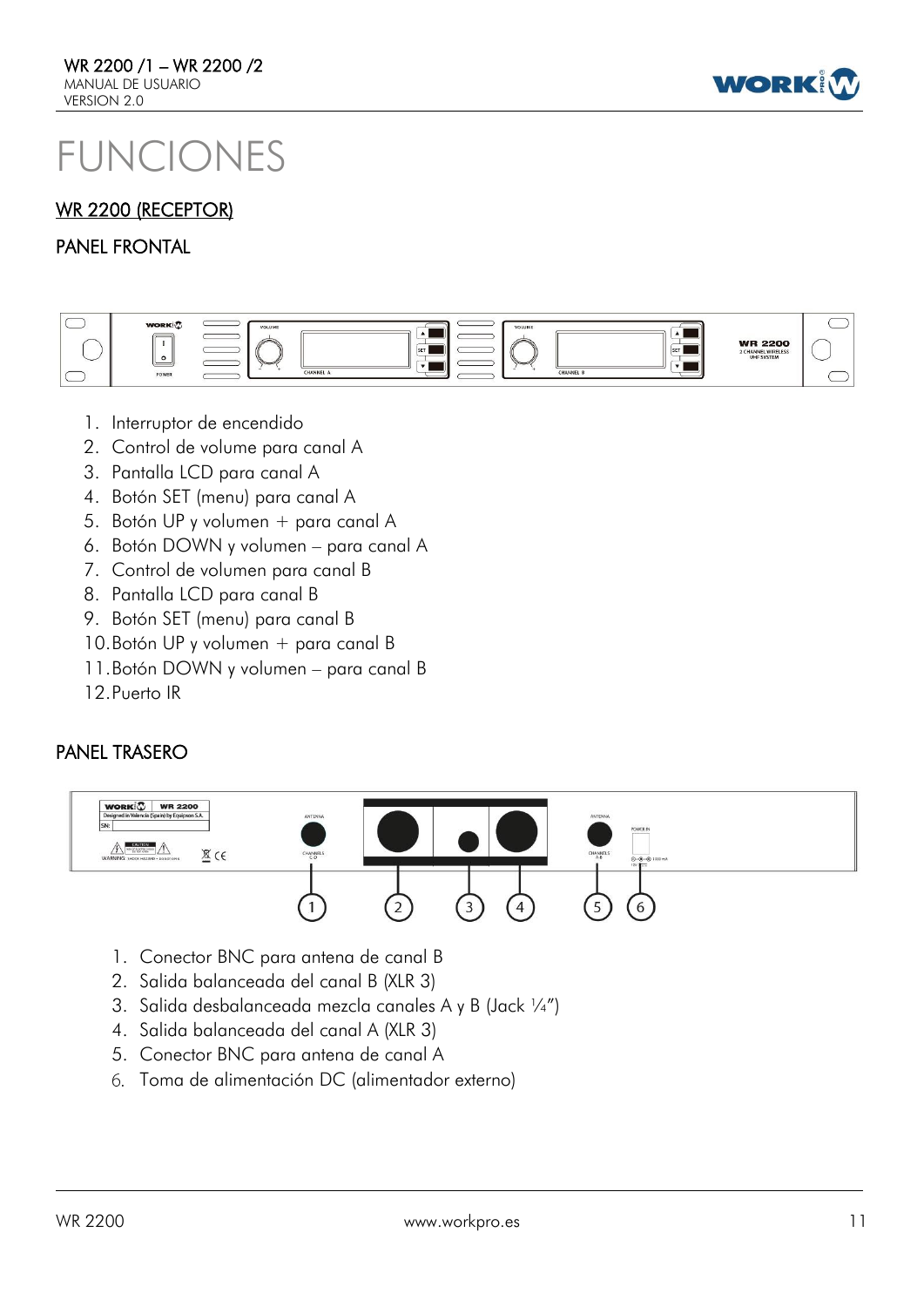

## WM 220 (Micrófono de mano)



## WL 200 (Emisor de petaca)



- 1. Puerto IR
- 2. Entrada del micrófono
- 3. Antena
- 4. Botón de encendido/apagado
- 5. Botón UP
- 6. Botón Setup/menú
- 7. Botón DOWN
- 8. Alojamiento para las pilas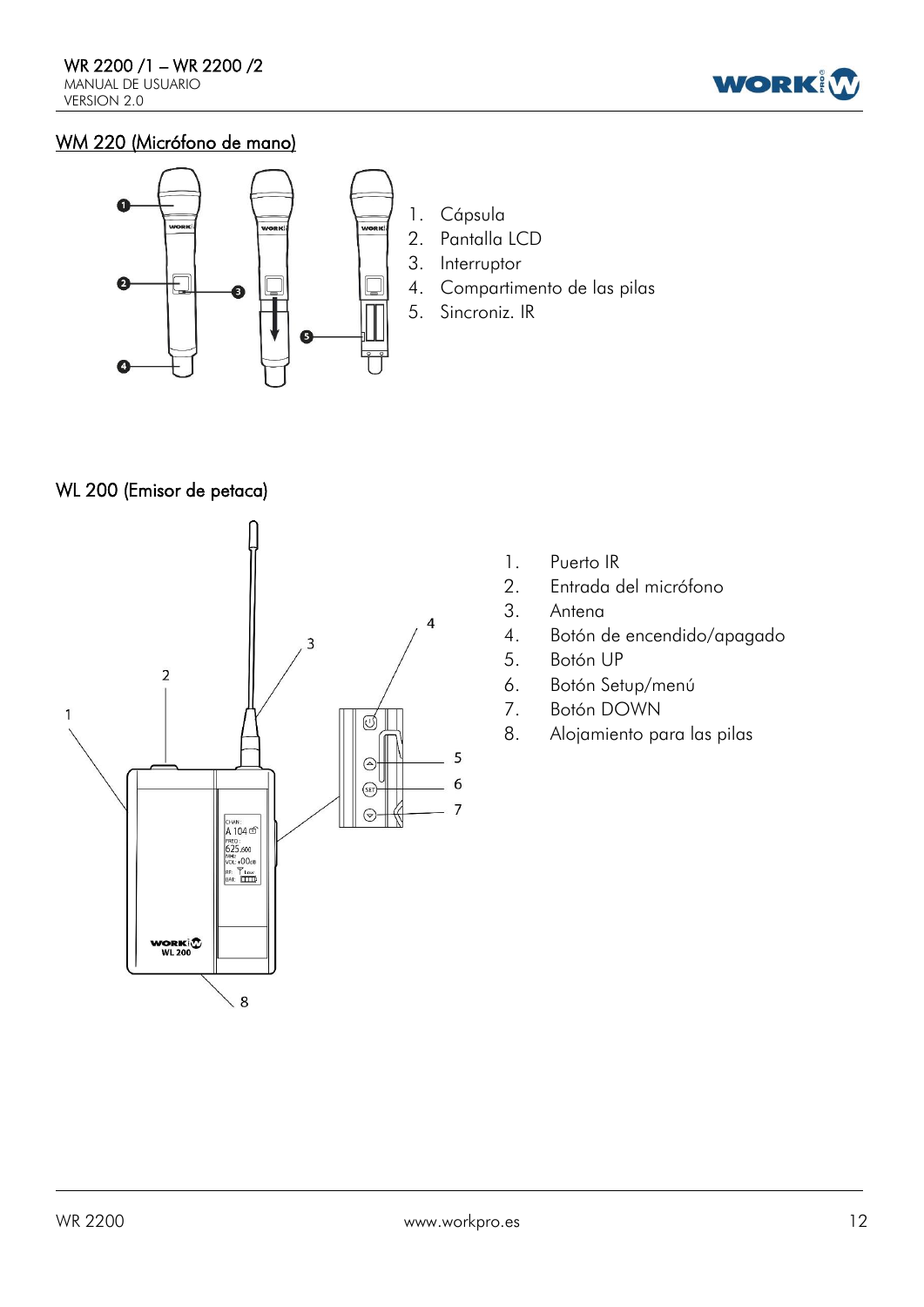

# INSTAI ACIÓN

Emisor de petaca (CONFIGURACIÓN)



#### Selección manual de canal y frecuencia

Presione SET una vez, el número de canal CHAN: parpadeará, presione los botones UP o DOWN para cambiar el canal que tendrá repercusión con la frecuencia mostrada en pantalla.

## Selección manual de volumen

Presione SET una segunda vez, el número junto a VOL parpadeará, presione los botones UP o DOWN para variar la ganancia en dB.

## Selección de ganancia de entrada

Presione SET una tercera vez, el valor de sensibilidad junto al icono de antena parpadeará, presione los botones UP o DOWN para cambiar e valor de sensibilidad. (LOW o HIGH)

NOTA: Tenga presente que un aumento de esta ganancia implica una reducción más elevada de la batería

## Bloqueo

Sin seleccionar ningún parámetro anterior, presione y mantenga el botón UP y presione SET, el bloqueo se activará mostrando el icono del candado en color rojo en pantalla. No puede hacer ninguna función excepto encender/apagar. Repita la misma operación para desbloquear.

## Micrófono de mano (CONFIGURACIÓN)

Presione SET una vez, el número de frecuencia parpadea, presione los botones UP o DOWN para cambiar la frecuencia manualmente.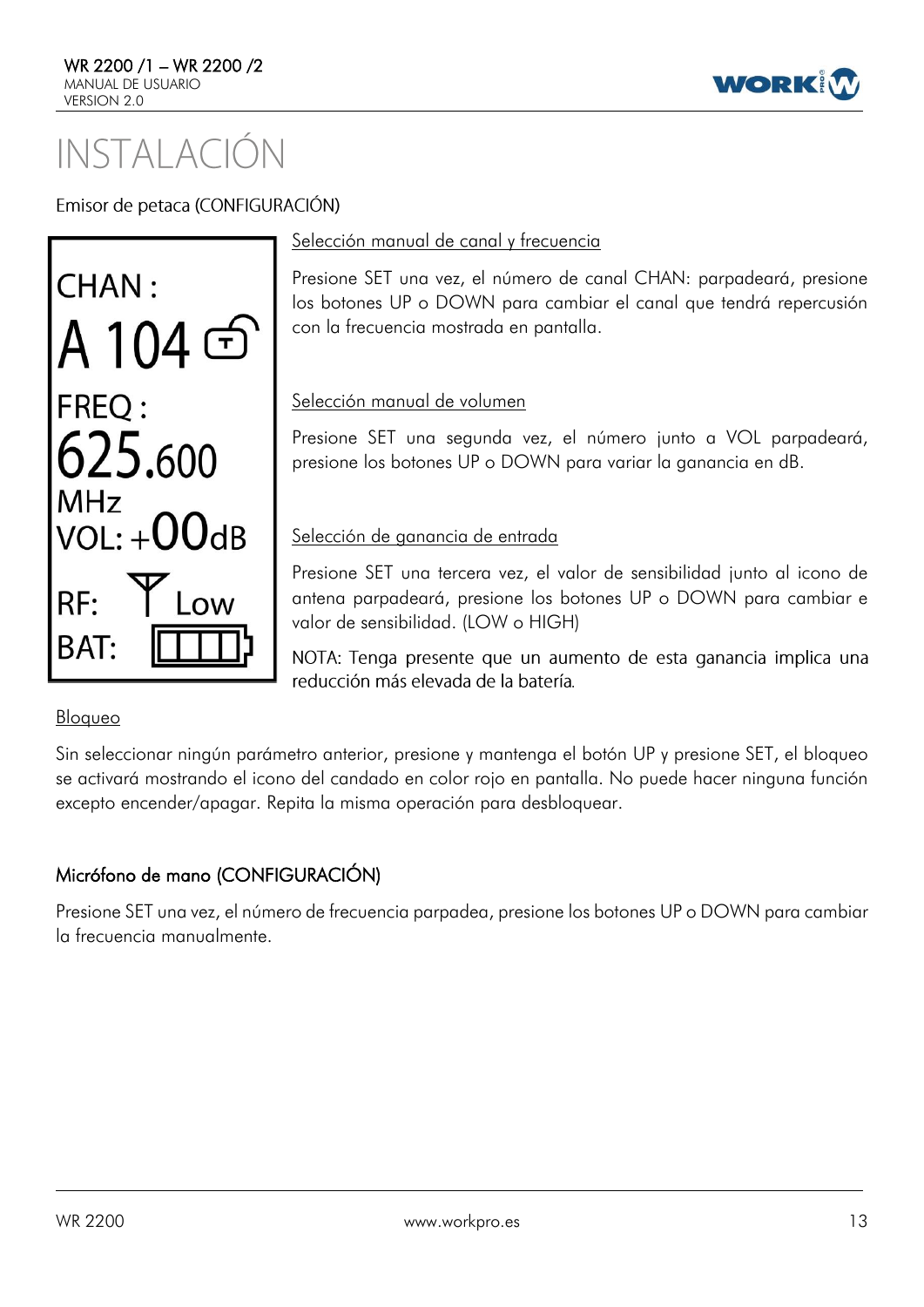

## Receptor (CONFIGURACIÓN)

#### Sincronismo IR

Mantenga el emisor (micrófono de mano o petaca) con el Puerto IR encarado directamente al Puerto IR del receptor a una distancia entre 5-20 cm.

Presione el botón "SET" en el receptor. La pantalla LCD muestra  $IA$ , espere 4 o 5 segundos, el emisor se sincronizará a la misma frecuencia que la marcada en el receptor.

NOTA: Cuando use varios sistemas, la sincronización debe hacerse de uno en uno.

#### Selección automática de canal



Presione SET dos veces. El punto 1 parpadeará. La pantalla LCD muestra Presione los botones UP o DOWN. El receptor tratará de encontrar una frecuencia libre.

#### Configuración manual de frecuencia



Presione SET tres veces. El punto 1 y el valor de frecuencia parpadearán. Presione los botones UP o DOWN para cambiar la frecuencia manualmente.

#### Sensibilidad



Presione SET cuatro veces. El punto 1 y el valor de sensibilidad (2) parpadearán. Presione los botones UP o DOWN para cambiar el nivel SQ desde (-68) a (-95).

#### Bloqueo



Presione y mantenga el botón DOWN y presione SET, el bloqueo se activará mostrando el símbolo de una "llave" en pantalla. No puede hacer ninguna función excepto encender/apagar.